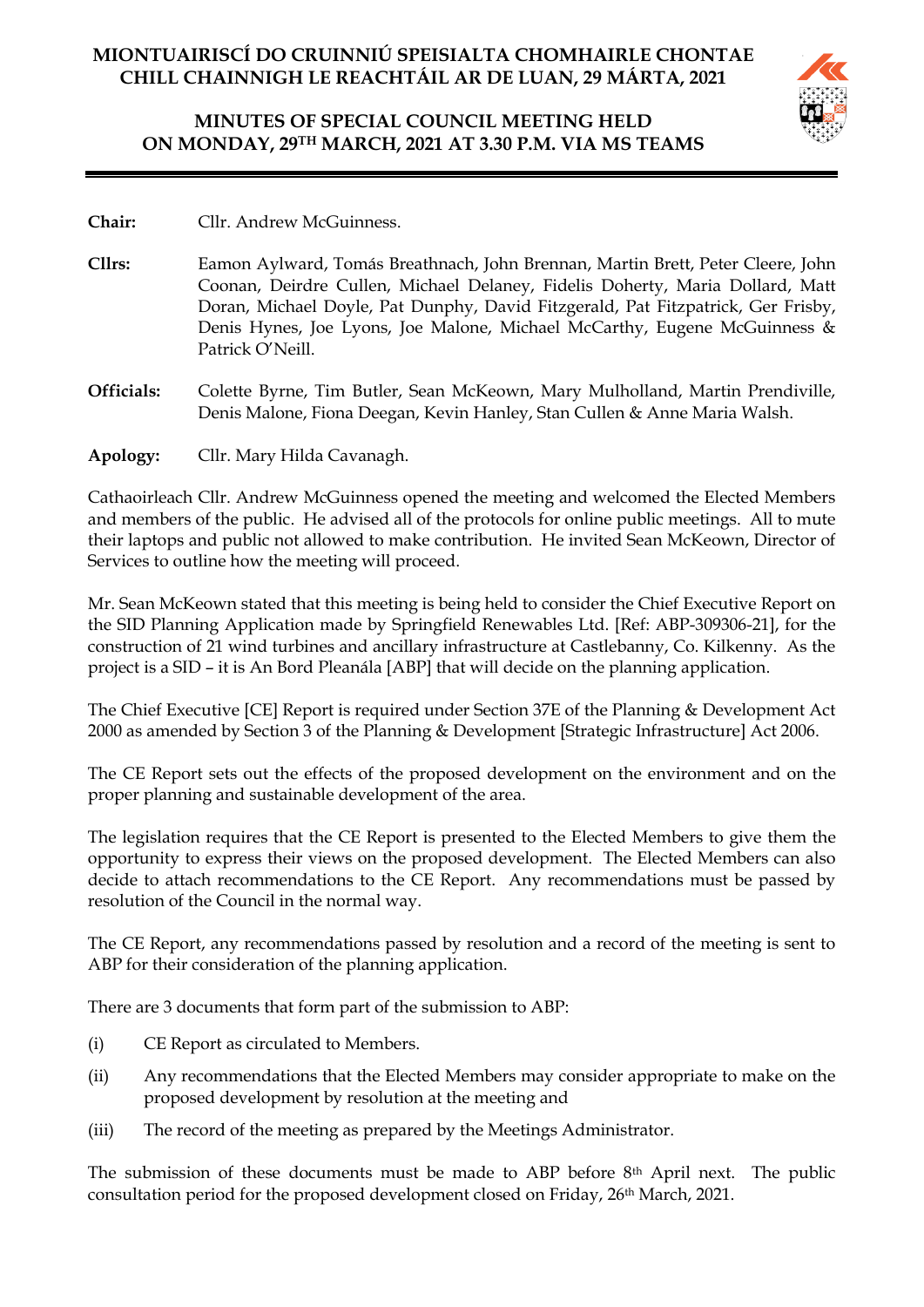The Council was required by the Bord to make available the application documentation for public inspection, all submissions were made directly to the Bord. The Bord must have regard to all submissions received in making its decision on the proposal.

According to the ABP website a decision on the project is due on 29th July next. The CE Report has been circulated to the Members. Denis Malone, Senior Planner will summarise the main parts of the CE Report.

Mr. Denis Malone, Senior Planner gave a Powerpoint Presentation. This Powerpoint Presentation was circulated to the Elected Members prior to the meeting. Details of the Presentation are attached to this as a record of the meeting.

Cllr. Andrew McGuinness thanked Mr. Sean McKeown and Mr. Denis Malone for their contribution and comprehensive overview of the Strategic Infrastructure Development – Castlebanny Windfarm.

In general, all Members welcomed and supported the Chief Executive Report and thanked the Chief Executive and Planning staff for their detailed consideration of this Strategic Infrastructure Development at Castlebanny, Co. Kilkenny. Members also thanked the members of the public for their engagement on the proposed development, the quality of the submissions made and in providing information to the Elected Members. They complimented the public on their involvement despite lack of normal public consultation.

Specific contributions were made as follows:

#### **Cllr. Eamon Aylward**

- Raised concerns of the height of the turbines and the scale of the development.
- Lack of public engagement insufficient consultation, should have been in person, similar to Road Project consultation.
- Not enough consideration given to environmental issues, noise, pollution, flicker, impact on the environment.
- **■** Impact on St. Molin's Well.
- Deficient details on watercourses, private wells, underground springs, no mention of Little Arrigle River.
- **·** Timeline of six weeks for people to consider application is not enough need to raise concerns in a public forum.

*Cllr. Aylward proposed that An Bord Pleanála should hold an oral hearing on this development. Cllr. Patrick O'Neill seconded the proposal.*

#### **Cllr. Patrick O'Neill:**

- Public consultations lacking should have had online consultation similar to what the Council did on the Draft Development Plan.
- **•** Impossible for submissions to be made by public within the six weeks timeframe.
- Need to get opportunity to voice their concerns to An Bord Pleanála.
- Full, transparent consultation required.
- Requested further public consultation on the proposal to be undertaken.

#### **Cllr. Michael Doyle**

- Size and scale of development huge amount of infrastructure, number and height of turbines.
- **•** Impact on local area to be considered.
- Concerns area's capacity to absorb development in this sensitive area referred to CE Report page 6 – Parks Department and page 22 EIAR.
- CE Report acknowledges negative visual impact on landscape welcomes and supports the issues raised in the Chief Executive's Report.
- Satisfied that Chief Executive's Report has significant concerns on size and scale of development.
- Not a proper and inclusive process.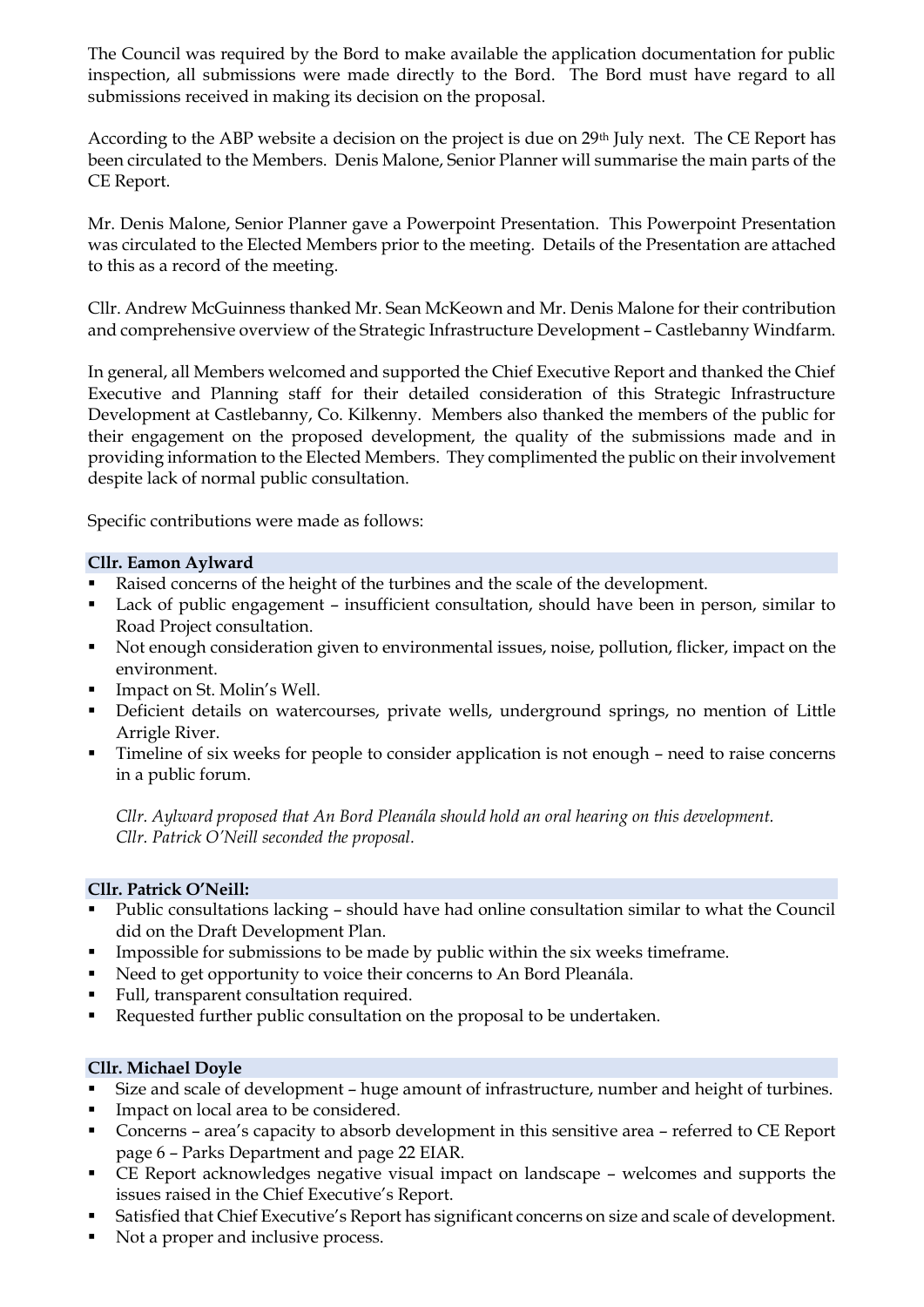## **Cllr. Joe Lyons**

- Concerns on the future of rural developments in the County.
- More appropriate for off shore development.
- **•** Impact of the development on the environment, location, water sources, private wells, springs need to protect water supply for people.
- Disturbance to land quarrying, opening new roadways, major upheaval of land, transporting heavy materials.
- Height of turbines 185m.
- Need to put sensors for level of water to private houses monitor levels.
- Who will re-supply good quality water if affected.

#### **Cllr. Maria Dollard**

- Supported need for Oral Hearing.
- Must bring people along prior consultation.
- Referred to current plans for Wind Energy.
- Containment of water.
- Referred to Turbines T9 to T13 adjacent to stream flowing parallel to R704 down to Mullinavat not addressed by Developer.
- Chapter 14 Query 3 Burrow pits, analysis/composition of dust silica dust concerns not addressed – dangerous, carcinogenic, not good enough that there is no air quality monitors.
- Seek Report from HSE on public health risks associated with silica dust.
- Did not address the potential of lightning strikes on the turbines.
- Risk gas pipeline near site proper consultation would have raised the issue.
- Ornithology Report snipe/woodcock in area, Peregrine Falcon sighted in area also.
- Surveyed two quarries further away from site, could have surveyed two nearer quarries at Gregwood and Castlegannon.
- Public not given proper consultation to voice concerns.

#### **Cllr. Pat Dunphy**

- Support Oral Hearing.
- Number and height, nothing like this in Ireland.
- ABP should be advised on current objective in Development Plan "open for consideration" for this location.
- Zoning of County Development Plan to remain as it is.

*Cllr. Pat Dunphy proposed that Kilkenny County Council will retain zoning "open for consideration" on these lands relating to the Windfarm at Castlebanny in the new Development Plan for 2021-2027. Cllr. John Brennan seconded this proposal.*

#### **Cllr. Martin Brett**

- Support Oral Hearing.
- No provision for Third Party Roads, road signage, no proper outline of transport operating into/out of site.
- Funding for Council to reinstate roads.
- No road opening licence referred to.
- Developer not indicated which house is nearest to any particular mast.

#### **Cllr. Eugene McGuinness**

- Clarification on whether Kilkenny County Council received submissions and did they go directly to ABP – confusion may have arisen.
- Views of Oireachtas Members on zero omissions in new Climate Action Bill targets for 2050 very ambitious.
- Application needs to be scrutinised.

*Cllr. Eugene McGuinness proposed that Kilkenny County Council support the Chief Executive's Report and that the Elected Members request An Bord Pleanála to reject the development as proposed. Cllr. Maria Dollard seconded this proposal.*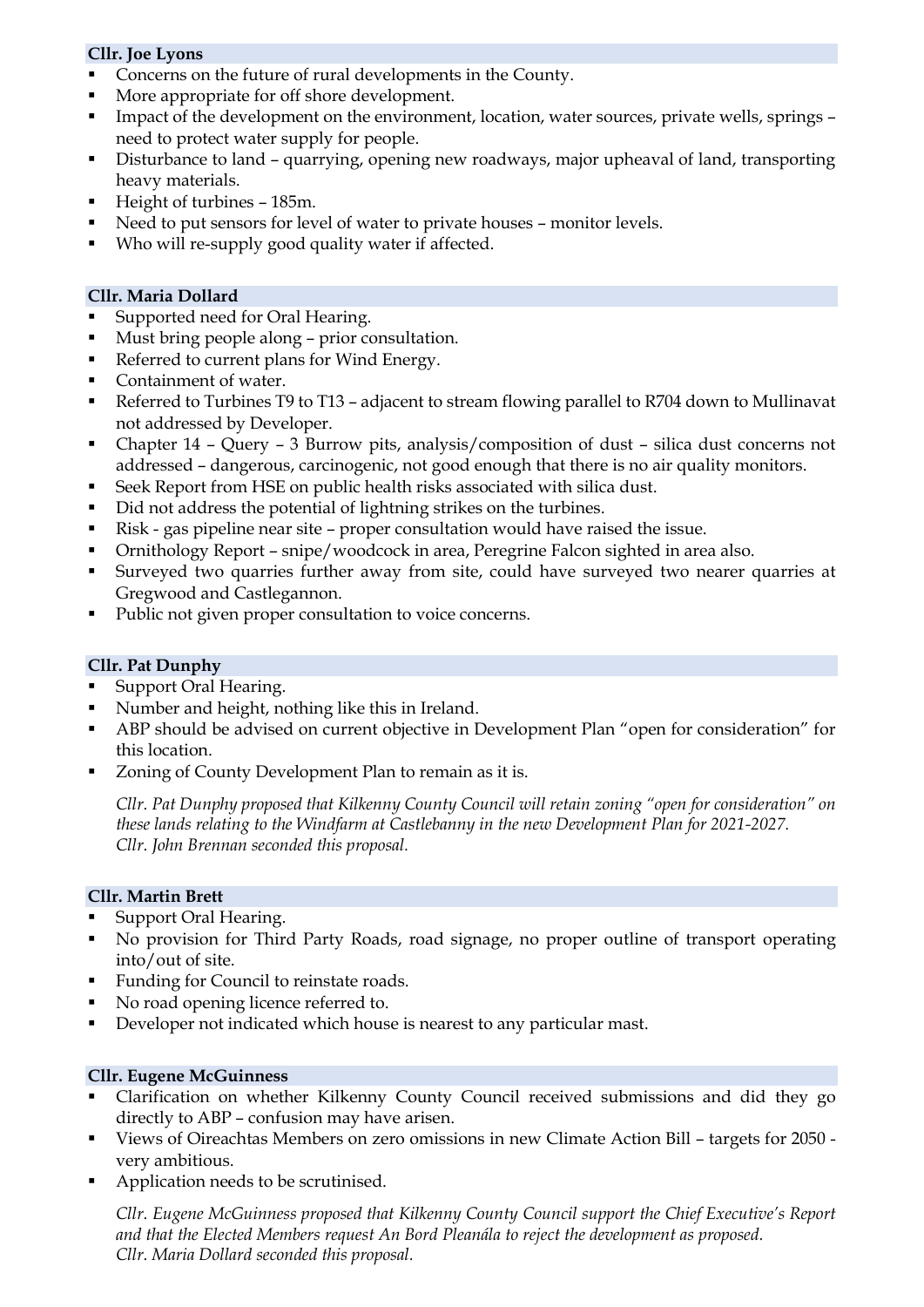## **Cllr. Tomás Breathnach**

- Height of turbines, rotary dimensions.
- Respect for the landscape, heritage, amenity, South Leinster Way, habitats, bio-diversity.
- **Impacts of unscreened views, sensitive area.**
- Insufficient weighting given receptors.
- Loss of bio-diversity impact Woodcock/Snipe.
- Significant habitat loss disruption during construction phase.
- Support Oral Hearing.
- Public consultation not sufficient during Covid.

#### **Cllr. Peter Cleere**

- Height of turbines four times height of Croke Park.
- Disappointed that application goes directly to An Bord Pleanála, bypasses Local Authority undermining local decision making.
- Need consensus not division.
- Recommended minimum set back of 2km of area from any house to any turbine.
- Should be redesigned.

*Cllr. Peter Cleere proposed that the minimum distance of any turbine to any house should be 2km. Cllr. Fidelis Doherty seconded this proposal.*

#### **Cllr. Fidelis Doherty**

- Concerns shadow flicker, noise pollution.
- Solar farms granted in the area 4 in this area and a total of 13 in County Kilkenny.
- Solar Farms addressing some of the energy needs in the area.
- Solar Farms do not have same impacts as a windfarm.
- Serious impacts on house/farm values.
- Abnormal heavy truck loads on roads.
- Rock blasting required exceeds the World Health Organisation guidelines in relation to community noise.

*Cllr. Fidelis Doherty proposed that any rock blasting required complies with all national/international guidelines. Cllr. John Brennan seconded this proposal.*

#### **Cllr. Joe Malone**

- Not supporting size, height of turbines, scale of windfarm 5 times higher than St. Canice's Tower, similar to tallest building in London [47 storeys].
- Gas lines in the area.
- Bird flight path affected.
- **•** Impacts on further development in rural areas, affects on housing, schools etc. 5 Parishes involved.
- St. Molin's Well impact.
- Health implications not fully addressed.
- Effects on amenities Mountain View Golf Club impacts from operation of turbines, noise etc.

#### **Cllr. Deirdre Cullen**

- Acknowledge Government Climate Action Plan favour renewable energy but not at any cost, must have no negative impacts on national/built heritage.
- Oral Hearing supported give right to a hearing for those impacted the most.
- Public consultation deeply flawed should have had online consultation similar to Council Draft Development Plan.
- Need to give opportunity to locals to voice their concerns.
- Disappointed Council is bypassed decision with An Bord Pleanála no guarantee ABP will take anything from this meeting into consideration.
- Hard to fathom size, scale of windfarm.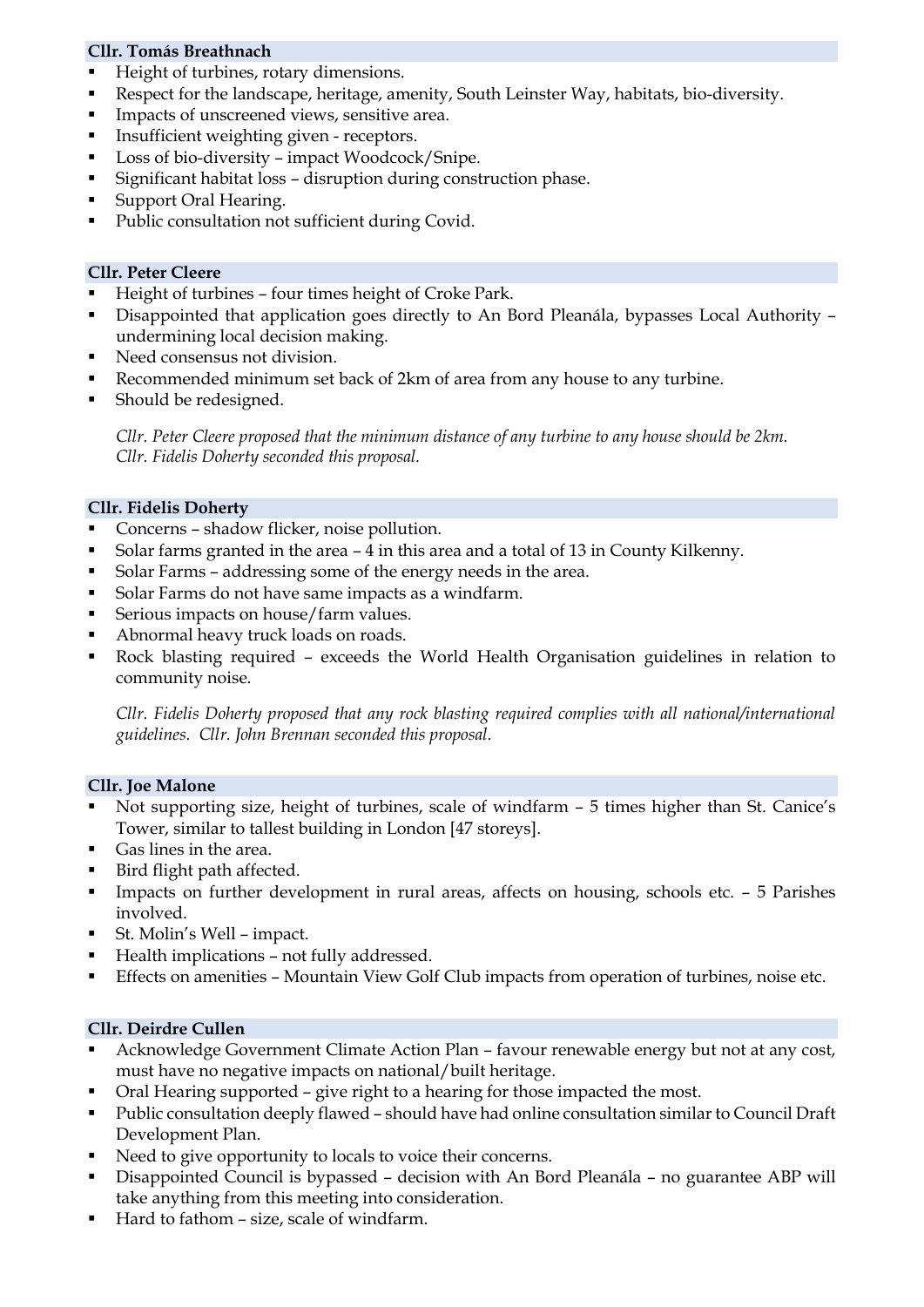## **Cllr. John Brennan**

- Concerns 21 turbines, 185m height biggest and most powerful in Ireland.
- Special area of conservation River Arrigle/drilling in river not satisfactorily addressed.
- Concern impact on archaeology, St. Molin's Well.
- **European Union requires Government to increase performance on climate action.**
- Plenty of scope in the Wave Energy/Solar Farms.
- Lack of consultation.

#### **Cllr. David Fitzgerald.**

- Main Issue public consultation.
- Launched carbon change/low energy no regard given to public consultation.
- Requires Local Authority to develop and pass a Climate Action Plan.
- Little or no role in decision making on this project in our own area.
- **•** Referred to Planning Application for Glanbia and the need to link milk production to cheese making and changes now placing restrictions in the removal of trees from many farms that diversified years ago.
- **•** Impact of Windfarm on communities hope ABP will listen to their concerns.

*Cllr. David Fitzgerald proposed a Special Meeting to discuss the implications of Climate Change, called on Oireachtas Members to brief Members on requirements included in the recent published Bill.*

#### **Cllr. Michael Delaney**

- Concerns size, number of turbines, height, need to reduce.
- Huge infrastructure.
- Support Oral Hearing.

#### **Cllr. John Coonan**

- Lack of consultation opportunity must be given to public.
- Scale of proposal height massive significance impact on the area.
- What is the role of local authority if the application goes straight to ABP?
- Need to redesign the extent and scale.
- Visual negative impacts on natural/built environment.
- Support Oral Hearing.

#### **Cllr. Matt Doran**

- Concerns of public and Local Authority must be given serious consideration, needs to be taken into account.
- ABP will make decision.
- Supports all the other concerns voices by all the other Members.
- Other areas will face the same issues in the future.

#### **Cllr. Ger Frisby**

- Support Oral Hearing must be held post Covid.
- Agreed with all the issues raised by the other Members.
- People need to be given some respect.
- Offshore is the way to go.
- Voices of Elected Members must be heard as they represent the public.
- People, groups, communities all affected by the proposed development.
- Largest proposed Windfarm in Ireland.

#### **Cllr. Pat Fitzpatrick**

- Difficult time for public to make submissions, lack of public consultation.
- Public have legitimate concerns.
- Number and height of turbines in excess of what is allowable in our current Development Plan.
- Support Oral Hearing.